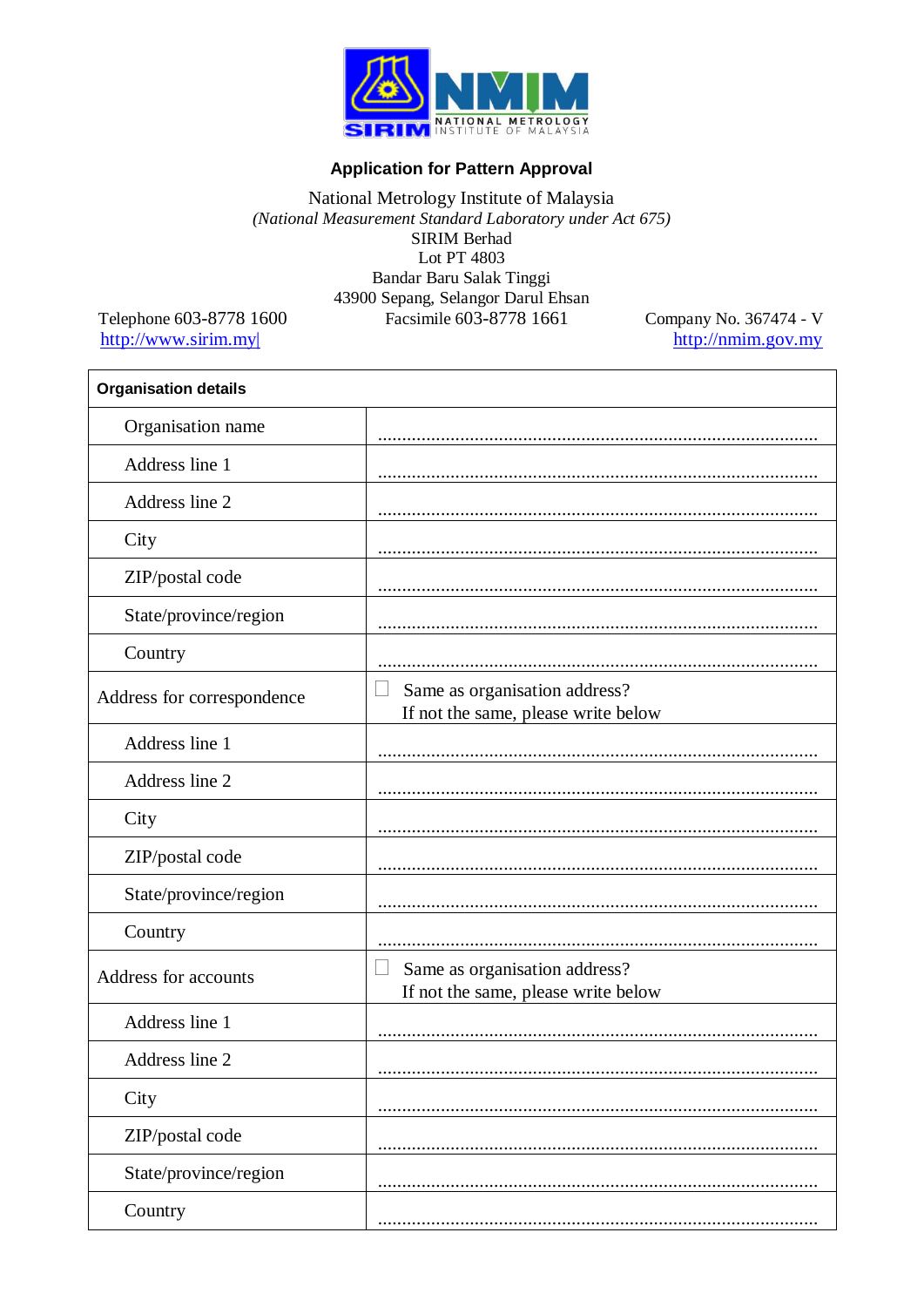|                                 | Manufacturer                                                                                                                       |
|---------------------------------|------------------------------------------------------------------------------------------------------------------------------------|
|                                 | Agent for manufacturer                                                                                                             |
|                                 | (attach a copy of your letter of authorisation as agent                                                                            |
| Organisation type               | and supply manufacturer details below)                                                                                             |
|                                 | assembler of systems constituted of subsystems<br>produced by various manufacturers                                                |
|                                 | importers                                                                                                                          |
| Manufacturer name               |                                                                                                                                    |
| Address line 1                  |                                                                                                                                    |
| Address line 2                  |                                                                                                                                    |
| City                            |                                                                                                                                    |
| ZIP/postal code                 |                                                                                                                                    |
| State/province/region           |                                                                                                                                    |
| Country                         |                                                                                                                                    |
| <b>Contact details</b>          |                                                                                                                                    |
| Title                           | <b>Miss</b><br>$\Box$ Mr<br>$\Box$ Ms<br>$\perp$ Dr<br>$\Box$ Mrs<br>Prof                                                          |
| Given name                      |                                                                                                                                    |
| Surname                         |                                                                                                                                    |
| Position                        |                                                                                                                                    |
| Email                           |                                                                                                                                    |
| Work phone                      |                                                                                                                                    |
| Fax                             |                                                                                                                                    |
| Mobile                          |                                                                                                                                    |
| Preferred method of contact     | Work phone<br>$\Box$ Mobile<br>Email<br>$\Box$ Fax<br>⊔                                                                            |
| <b>Application details</b>      |                                                                                                                                    |
| Type of application             | New pattern approval                                                                                                               |
|                                 | Modification of approved pattern approval                                                                                          |
|                                 | Review of approval                                                                                                                 |
| Category of instrument          | existing type of instrument not previously approved by<br>NMIM but stamped by Metrology Corporation (applies<br>until 31 Dec 2019) |
|                                 | For Trade (ATS 1972)                                                                                                               |
|                                 | other<br>For<br>legal<br>purposes<br>(please)                                                                                      |
| Approval number (if applicable) |                                                                                                                                    |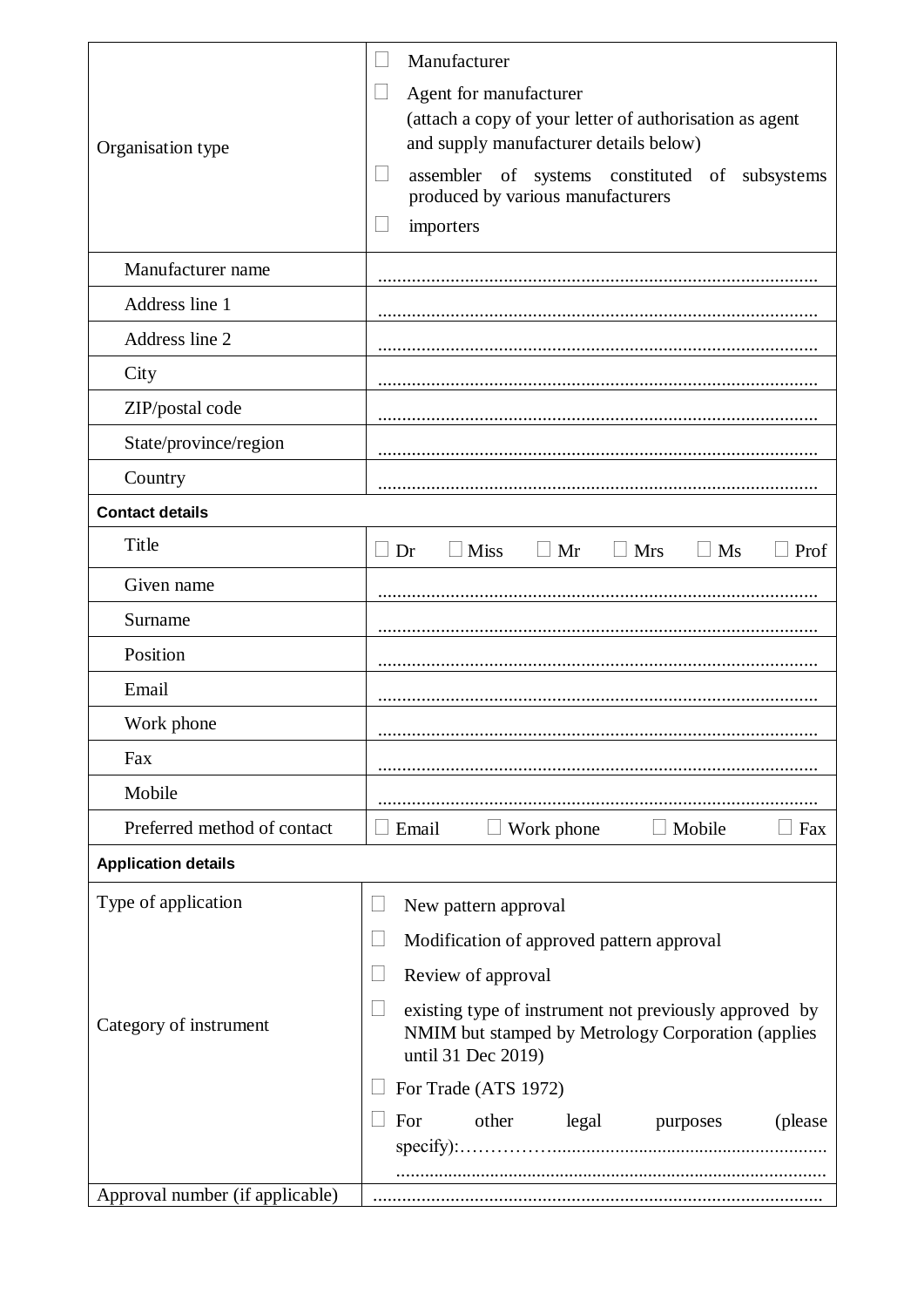| <b>Instrument details</b>                                                                                                                                                                                                                                                  |                                                                                       |  |
|----------------------------------------------------------------------------------------------------------------------------------------------------------------------------------------------------------------------------------------------------------------------------|---------------------------------------------------------------------------------------|--|
| Date of manufacture:                                                                                                                                                                                                                                                       |                                                                                       |  |
| Description of instrument,<br>including technical characteristics<br>and intended application                                                                                                                                                                              |                                                                                       |  |
| Maker and model                                                                                                                                                                                                                                                            |                                                                                       |  |
| Parameters, functions and<br>features, e.g. min. and max<br>capacity, range, limits, resolution                                                                                                                                                                            |                                                                                       |  |
| Software Type                                                                                                                                                                                                                                                              | Embedded software<br>Stand alone software                                             |  |
| Modification (if applicable)                                                                                                                                                                                                                                               |                                                                                       |  |
| Supporting documents Note 1 (tick where applicable)                                                                                                                                                                                                                        |                                                                                       |  |
| Application letter for pattern approval<br>Assembly drawings and detailed drawings Note 2<br>operating, maintenance and repair.                                                                                                                                            | Manual for instruction for installation and preparation of an instrument for service, |  |
| Catalogues and brochures<br>Detailed specifications of the instrument (e.g construction, assembly, adjustment, internal<br>operation of the instrument, safety devices, self-adjusting mechanisms, assembly<br>drawings, detailed drawings, layouts and schematic diagram) |                                                                                       |  |
| Reports of test or calibrations from accredited laboratory in ISO 17025                                                                                                                                                                                                    |                                                                                       |  |
| Type/Pattern approval report from other National Measurement Institutes                                                                                                                                                                                                    |                                                                                       |  |
| Latest stamping certificate and report Note 3<br>OIML Basic Certificate or OIML MAA Certificate Note 4                                                                                                                                                                     |                                                                                       |  |
| EC-Type Certificate Note 4                                                                                                                                                                                                                                                 |                                                                                       |  |
| Countries Authority approval certificate issued stating the relevant OIML<br>recommendation <sup>Note 4</sup>                                                                                                                                                              |                                                                                       |  |
| Software Design Documentation Note 5:                                                                                                                                                                                                                                      |                                                                                       |  |
| Description of legally relevant software:                                                                                                                                                                                                                                  |                                                                                       |  |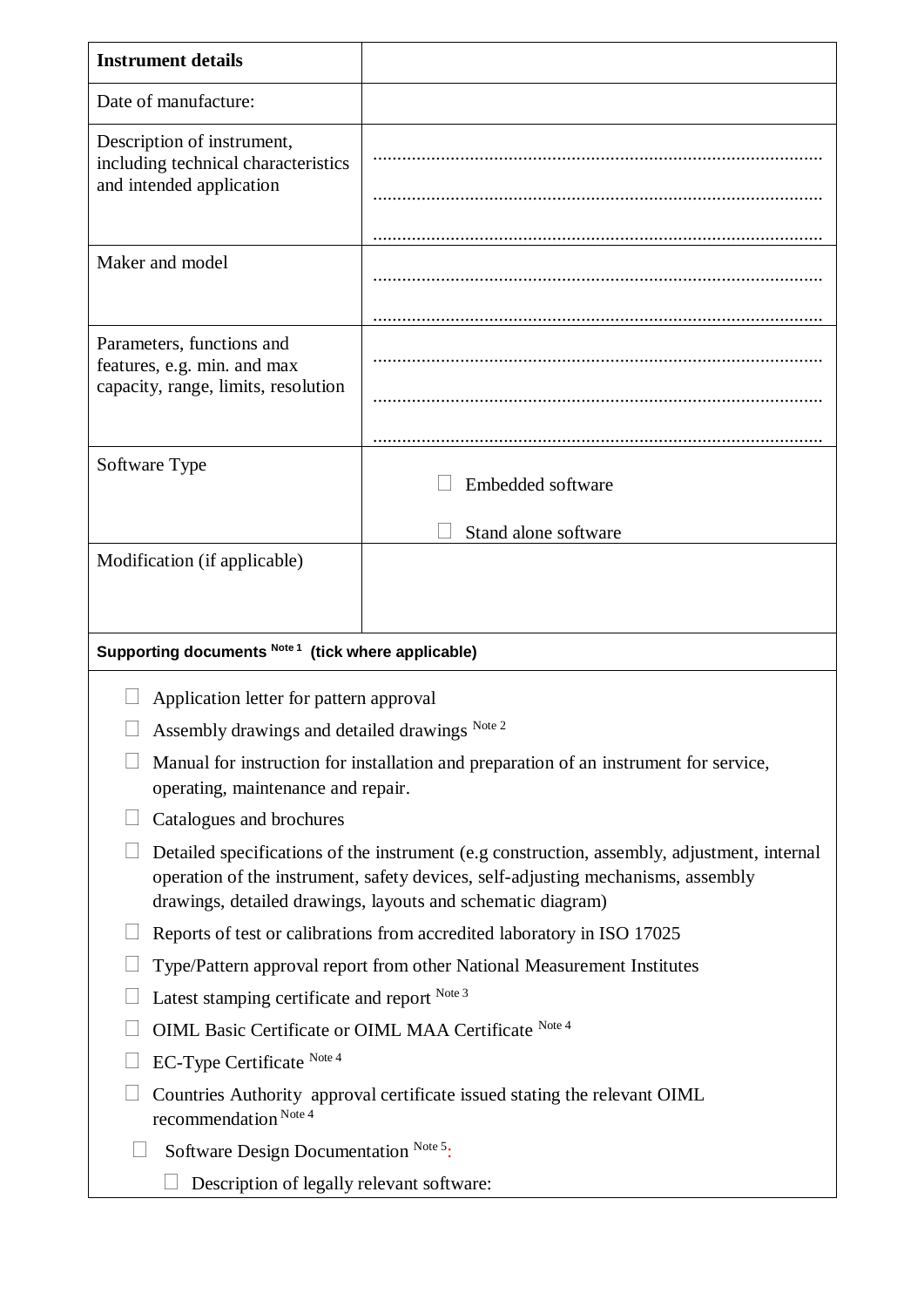| list of software modules that belong to the legally relevant part including a<br>$\circ$                                                                                                                         |  |  |
|------------------------------------------------------------------------------------------------------------------------------------------------------------------------------------------------------------------|--|--|
| declaration that all legally relevant functions are included in the description;                                                                                                                                 |  |  |
| description of the software interfaces of the legally relevant software part and<br>$\circ$                                                                                                                      |  |  |
| of the commands and data flows via this interface including a statement of                                                                                                                                       |  |  |
| completeness;                                                                                                                                                                                                    |  |  |
| description of the generation of the software identification;<br>$\circ$<br>list of parameters to be protected and description of protection means;                                                              |  |  |
| $\circ$                                                                                                                                                                                                          |  |  |
| Description of system and hardware requirements:                                                                                                                                                                 |  |  |
| description of suitable system configuration and minimal required resources;<br>$\circ$                                                                                                                          |  |  |
| overview of the system hardware, e.g. topology block diagram, type of<br>$\circ$                                                                                                                                 |  |  |
| computer(s), type of network, etc. Where a hardware component is deemed<br>legally relevant or where it performs legally relevant functions, this should                                                         |  |  |
| also be identified;                                                                                                                                                                                              |  |  |
|                                                                                                                                                                                                                  |  |  |
| Description of security:                                                                                                                                                                                         |  |  |
| description of security means of the operating system (password, etc. if<br>$\circ$<br>applicable);                                                                                                              |  |  |
| description of the software sealing method(s);<br>$\circ$                                                                                                                                                        |  |  |
|                                                                                                                                                                                                                  |  |  |
| Description of functionality:<br>Description of the accuracy of the algorithms (e.g. filtering of A/D                                                                                                            |  |  |
| $\circ$<br>conversion results, price calculation, rounding algorithms, etc.);                                                                                                                                    |  |  |
| Description of the user interface, menus and dialogues;<br>$\circ$                                                                                                                                               |  |  |
| List of commands of each hardware interface of the measuring instrument /<br>$\circ$                                                                                                                             |  |  |
| electronic device / sub-assembly including a statement of completeness;                                                                                                                                          |  |  |
| Description of durability:                                                                                                                                                                                       |  |  |
| list of durability errors that are detected by the software and if necessary for<br>$\circ$                                                                                                                      |  |  |
| understanding, a description of the detecting algorithms;                                                                                                                                                        |  |  |
| if fault detection is realized in the software, a list of faults that are detected<br>$\circ$                                                                                                                    |  |  |
| and a description of the detecting algorithm;                                                                                                                                                                    |  |  |
| Description of data sets stored or transmitted;                                                                                                                                                                  |  |  |
| <b>Software Operating Manual</b>                                                                                                                                                                                 |  |  |
| Side-by side comparison report of instrument and software submitted against the National                                                                                                                         |  |  |
| Measurement Institute pattern approved instrument.                                                                                                                                                               |  |  |
| Note <sup>1</sup> : Must be written in English or Bahasa Melayu. Translation from other languages to English or Bahasa Melayu<br>must be endorsed by a certified translator or by the publisher of the document. |  |  |
| Note 2: Drawing for weigh in motion (WIM), platform scale and weighbridge shall be endorsed by Professional                                                                                                      |  |  |
| Engineers (PE)                                                                                                                                                                                                   |  |  |
| Note 3: For existing instrument which is verified before obtaining pattern approval (applies until 31st Dec 2019)<br>Note 4: The validity of document shall be 10 years from the approval date                   |  |  |
| Note 5: The measuring instruments with respect to the application of software.                                                                                                                                   |  |  |
|                                                                                                                                                                                                                  |  |  |
| <b>Terms and conditions</b>                                                                                                                                                                                      |  |  |
| I hereby agree that:                                                                                                                                                                                             |  |  |
|                                                                                                                                                                                                                  |  |  |
| All the information and supporting documents given in this application is true.                                                                                                                                  |  |  |

 $\Box$  Instrument/software submitted with this application is in good conditions.